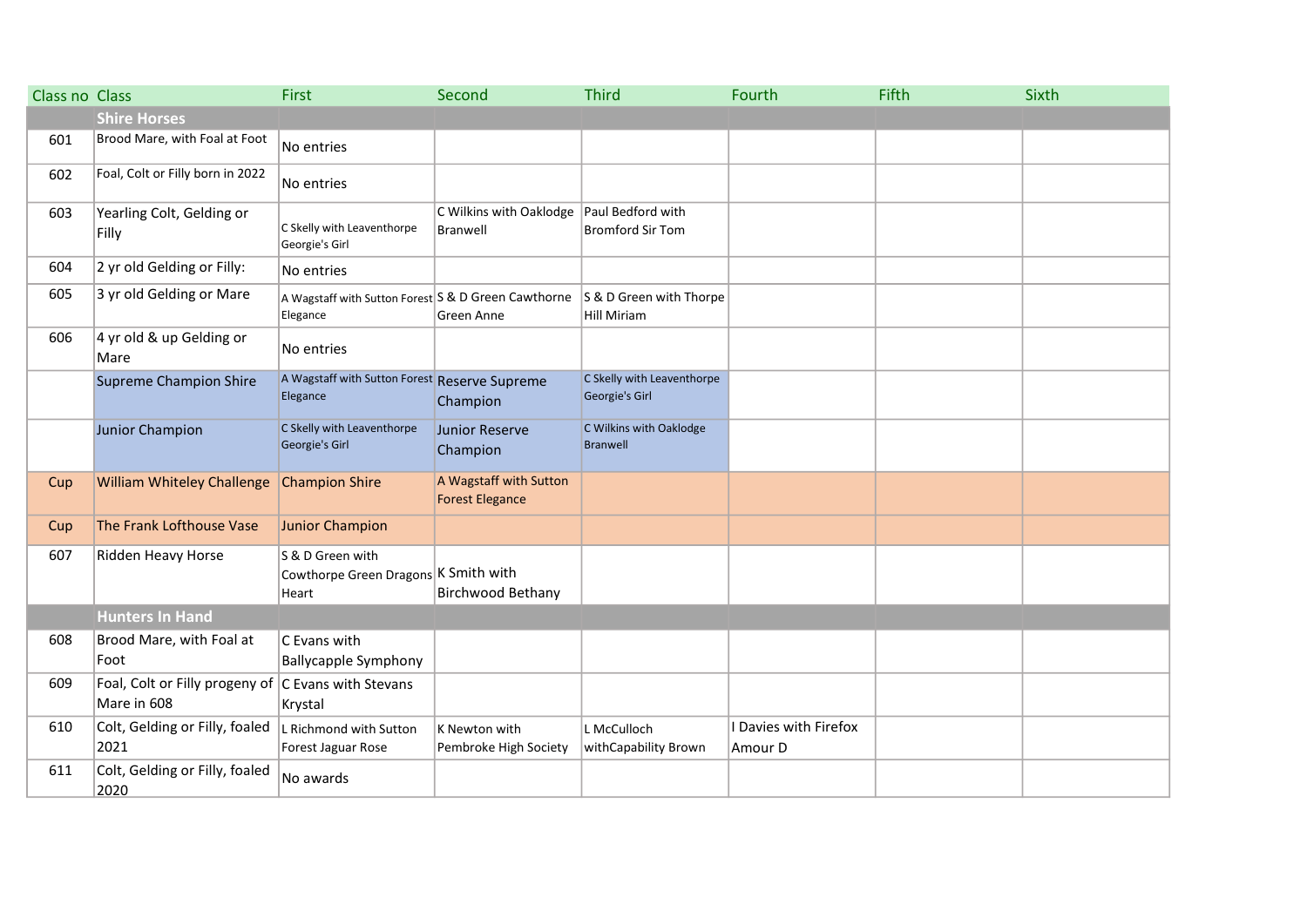| Class no Class |                                                                           | First                                         | Second                                                | <b>Third</b>                           | Fourth                                | Fifth | Sixth |
|----------------|---------------------------------------------------------------------------|-----------------------------------------------|-------------------------------------------------------|----------------------------------------|---------------------------------------|-------|-------|
| 612            | Colt, Gelding or Filly, foaled<br>2019                                    | S Pullan with Arena<br>Celeste                | L Richmond with Grey<br>Goose Bouncer                 |                                        |                                       |       |       |
| Cup            | <b>Spensley Challenge</b>                                                 | Champion Hunter in                            | <b>Sutton Forest Jaguar</b>                           |                                        |                                       |       |       |
|                | <b>Challenge Cup</b>                                                      | Hand                                          | Rose                                                  |                                        |                                       |       |       |
|                | <b>Hunters Under Saddle</b>                                               |                                               |                                                       |                                        |                                       |       |       |
| 613            | Novice Hunter Mare or                                                     |                                               |                                                       |                                        |                                       |       |       |
|                | Gelding                                                                   | A Askin with Kilimazing<br>Corn Exchange      | E Richardson with<br>Westfield Smartie Pants          | L Oliver with<br>Gentleman's Manhattan | T Huntington with<br><b>Just Finn</b> |       |       |
| 614            | Lightweight Mare or Gelding A Hebron with Lambwath                        |                                               | C White with Chez                                     | J Hackworth with                       |                                       |       |       |
|                |                                                                           | Moonlight Bay                                 | D'Amour                                               | <b>Princess Alice Rose</b>             | <b>E Drake with Torres</b>            |       |       |
| 615            | Middleweight Mare or<br>Gelding                                           | A Askin with Shirleys<br>Downtown             |                                                       |                                        |                                       |       |       |
| 616            | Heavyweight Mare or                                                       | A Hebron with Correnogh                       | T Huntington with                                     | G Black with Whinney                   |                                       |       |       |
|                | Gelding                                                                   | Cove                                          | <b>Just Finn</b>                                      | Royd Hillview Blue                     |                                       |       |       |
| 617            | Flat Ridden Horse Mare or                                                 | C White with Chez                             | K Rawden with St                                      |                                        |                                       |       |       |
|                | Gelding                                                                   | D'Amour                                       | Elmo's Fire KRVP                                      |                                        |                                       |       |       |
| Cup            | <b>Mason Challenge Trophy</b>                                             | <b>Champion Hunter</b><br><b>Under Saddle</b> | A Hebron with Correnogh Cove                          |                                        |                                       |       |       |
| Cup            | <b>Barmby Moore Silver Salver</b>                                         | <b>Winner of Class 617</b>                    | C White with Chez D'Amour                             |                                        |                                       |       |       |
|                | <b>Mountain &amp; Moorland In Hand Championships</b>                      |                                               |                                                       |                                        |                                       |       |       |
| 618            | Welsh C or D Mare or                                                      | M Dyson with                                  | L Cartner with Foxton                                 | L Reilly with Fwrog                    | <b>B</b> Broadbent with Rhianon       |       |       |
|                | Gelding                                                                   | <b>Neuaddparc Sing Song</b>                   | Fire Dancer                                           | Meghan Markel                          | Barn-Dyffryn                          |       |       |
| 619            | Connemara, Highland &                                                     | S Laycock with Kilmaine                       |                                                       |                                        |                                       |       |       |
|                | New Forest Mare or                                                        | Tempo                                         |                                                       |                                        |                                       |       |       |
| 620            | Dales & Fell Mare or Gelding S Victor with Highbrook P Troy with Rundales |                                               |                                                       | V Bryson with Castle                   | A Robinson with                       |       |       |
|                |                                                                           | Annie Power                                   | Princess                                              | <b>Hill Jack Daniels</b>               | Hotchberry Ebony                      |       |       |
| 621            | Connemara, Dales, Fell,<br>Highland, New Forest,                          | T Bailey with<br>Abergavenny Pegasus          | M Anness with<br>Marcus Of Achnacarry King Barrington | E Harland with Ebor                    |                                       |       |       |
| 622            | Connemara, Dales, Fell,                                                   | L Haddesley with                              |                                                       |                                        |                                       |       |       |
|                | Highland, New Forest,                                                     | Severnvale George                             |                                                       |                                        |                                       |       |       |
|                | Champion Large Breeds M&                                                  |                                               |                                                       | <b>Reserve Champion</b>                |                                       |       |       |
|                | $\overline{\mathsf{M}}$                                                   | M Dyson with Neuaddparc Sing Song             |                                                       | Large Breeds M&M                       | S Victor with Highbrook Annie Power   |       |       |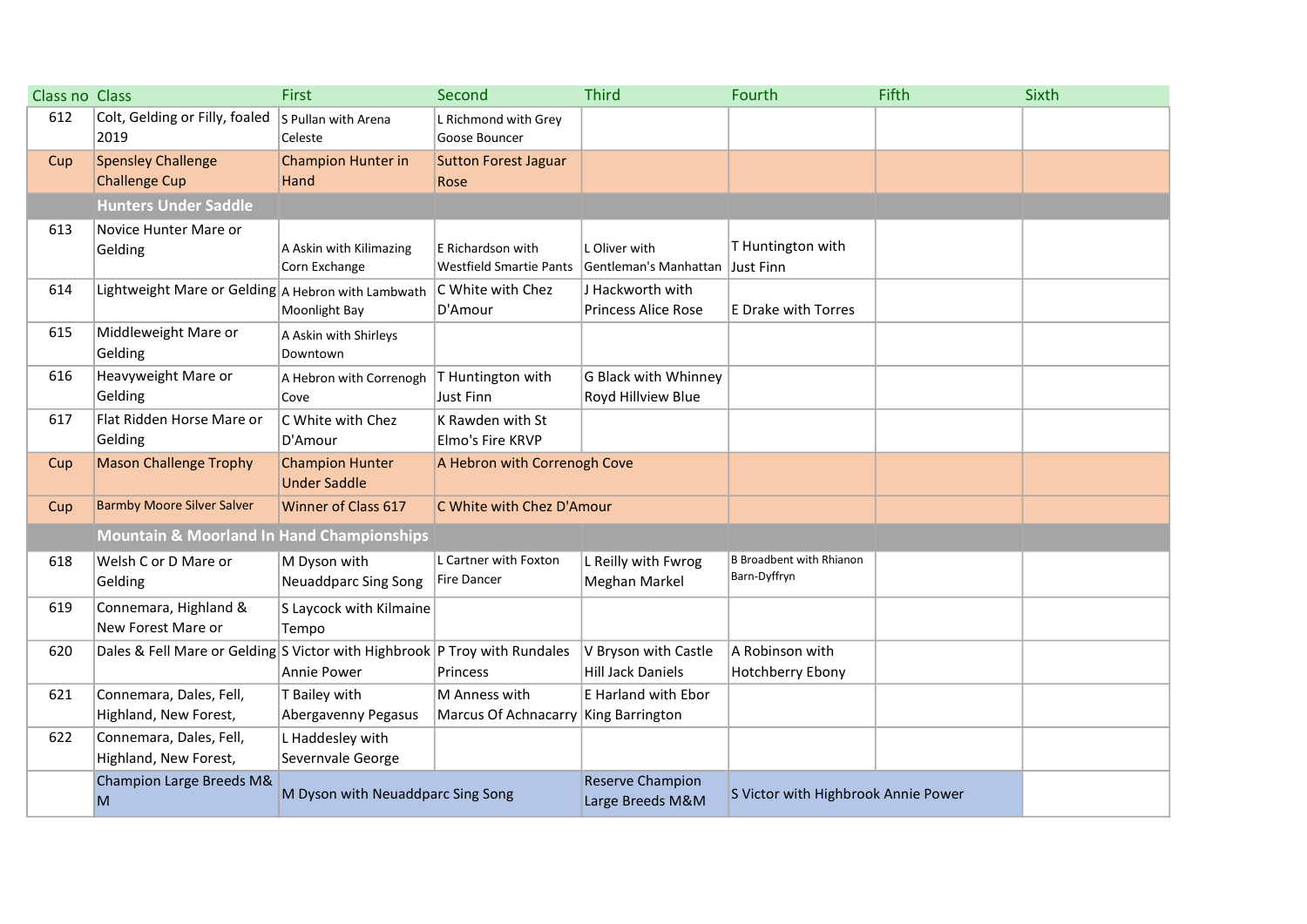| Class no Class |                                                       | <b>First</b>                             | Second                                      | <b>Third</b>             | Fourth                | Fifth | Sixth |
|----------------|-------------------------------------------------------|------------------------------------------|---------------------------------------------|--------------------------|-----------------------|-------|-------|
| Cup            | <b>Cygnet Trophy</b>                                  | <b>Champion Large Breeds</b><br>M&M      | M Dyson with Neuaddparc Sing Song           |                          |                       |       |       |
| 623            | Welsh A or B Mare or                                  | A Slattery with                          | V Bell with Fieldcote                       | N Kaye with Magef        |                       |       |       |
|                | Gelding                                               | Salbrook Rockafella                      | Faux Hawk                                   | Rhum                     |                       |       |       |
| 624            | Dartmoor, Exmoor &                                    | H Horsfall with                          | H Ketley with                               | H Ketley with Doehill    |                       |       |       |
|                | Shetland                                              | Shilstone Rocks Sunjet                   | Denecroft Tiarastar                         | Singing In the Rain      |                       |       |       |
| 625            | Dartmoor, Exmoor,                                     | V Partington with                        | A Slattery with                             | S Pearce with            |                       |       |       |
|                | Shetland, Welsh A & B                                 | Songbird                                 | <b>Salbrook Pearly King</b>                 | Whinneyroyd              |                       |       |       |
|                | Youngstock:                                           |                                          |                                             | Rhapsody                 |                       |       |       |
| 626            | Dartmoor, Exmoor,                                     | A Perrow with                            |                                             |                          |                       |       |       |
|                | Shetland, Welsh A & B                                 | Blackstonefolly                          |                                             |                          |                       |       |       |
|                | Stallion                                              | Benjamin                                 |                                             |                          |                       |       |       |
|                | <b>Champion Small Breeds M&amp;</b>                   | H Horsfall with Shilstone Rocks Sunjet   |                                             | Small Breeds M&M In      |                       |       |       |
|                | M In Hand                                             |                                          |                                             | Hand                     |                       |       |       |
| Cup            | Pinina Stud Perpetual                                 | <b>Champion Small Breeds</b>             | H Horsfall with Shilstone Rocks Sunjet      |                          |                       |       |       |
|                | <b>Trophy</b>                                         | M&M In Hand                              |                                             |                          |                       |       |       |
|                | Young Riders Ridden Championship                      |                                          |                                             |                          |                       |       |       |
| 627            | Large Breeds                                          | Z Frankland with                         | H Holme with                                | R Shepherd with Juliad   | L Callister with      |       |       |
|                |                                                       | Fronarth Vinnie Jones                    | Foyleview Sandy                             | <b>Fatal Attraction</b>  | Glenvara Norseman     |       |       |
| 628            | <b>Small Breeds</b>                                   | R Robertshaw with                        | A H Green with Langfield A Rolls with Melau |                          | L Pearson with Elvet  |       |       |
|                |                                                       | Cosford Sapphoe                          | Hollywood Hills                             | Marshall                 | Anwen                 |       |       |
|                | The Priestwood Knight                                 |                                          |                                             |                          |                       |       |       |
| Cup            | <b>Errant Trophy</b>                                  | <b>Junior Ridden M&amp;M</b><br>Champion | Z Frankland with Fronarth Vinnie Jones      |                          |                       |       |       |
|                |                                                       |                                          |                                             |                          |                       |       |       |
|                | Heritage Mountain & Moorland Open Ridden Championship |                                          |                                             |                          |                       |       |       |
| 629            | Pure Bred Welsh C & D                                 | Z Frankland with                         | L Cartner with Foxton                       | R Shepherd with Juliad   | M Anness with         |       |       |
|                |                                                       | <b>Fronarth Vinnie Jones</b>             | <b>Fire Dancer</b>                          | <b>Fatal Attraction</b>  | Cheshmere Exclusive   |       |       |
| 630            | New Forest & Connemara                                | L Cartner with Ben's                     | H Holmes with                               | Creevolan Black          | S Laycock with        |       |       |
|                |                                                       | <b>Lightning Star</b>                    | Foyleview Sandy                             | Beauty                   | Kilmaine Tempo        |       |       |
| 631            | Pure Fell Dales & Highland                            | L Haddesley with                         | R Hudson with                               | A M Troy with            | E Marshall-Smith with |       |       |
|                |                                                       | Severnvale George                        | Summerhouse Don                             | <b>Rundales Princess</b> | Greenholme Hill Billy |       |       |
| 632            | Dartmoor, Exmoor &                                    | H Horsfall with                          | Langfield Hollywood                         |                          |                       |       |       |
|                | Shetland                                              | Shilstone Rocks Sunjet                   | Hills                                       |                          |                       |       |       |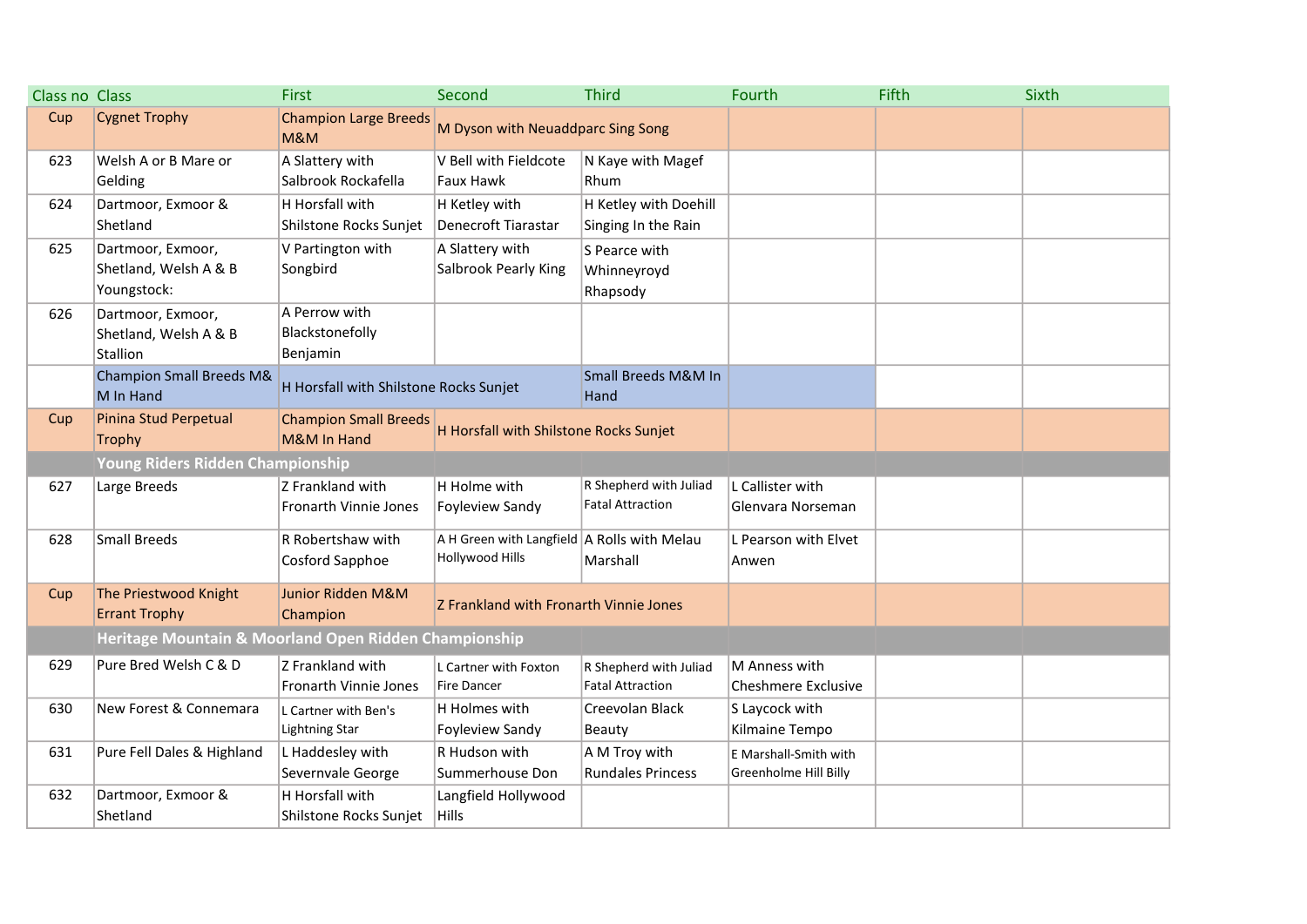| Class no Class |                                                     | <b>First</b>                                                     | Second                                                     | <b>Third</b>                                       | Fourth                         | Fifth                              | Sixth                                 |
|----------------|-----------------------------------------------------|------------------------------------------------------------------|------------------------------------------------------------|----------------------------------------------------|--------------------------------|------------------------------------|---------------------------------------|
| 633            | Pure Bred Welsh A & B                               | E Indergaard with<br><b>Milford Fair Minuet</b>                  | A Rolls with Melau<br>Marshall                             |                                                    |                                |                                    |                                       |
| Cup            | <b>Beckside Trophy</b>                              | Open Ridden M&M<br>Champion                                      | L Haddesley with Severnvale George                         |                                                    |                                |                                    |                                       |
|                | Open Heritage Lead Rein & First Ridden Championship |                                                                  |                                                            |                                                    |                                |                                    |                                       |
| 634            | Open Lead Rein                                      | L Allingham-Hume with $ E$ Marshall with<br><b>Hope Luscious</b> | Newoak Jonas Blue                                          | A Hannon with Follow R Robertshaw with<br>the Bear | Roughwood Czar                 | V Bell with Fieldcote<br>Faux Hawk | D Stancliffe with<br>Lotuspoint Holly |
| 635            | Open First Ridden                                   | R Robertshaw with<br>Cosford Sapphoe                             | L Pearson with Elvet<br>Anwen                              | <b>E Blackwell with Arad</b><br>Christopher        |                                |                                    |                                       |
| Cup            | The Rosettes Direct Trophy                          | <b>Winner of Class 634</b>                                       | L Allingham-Hume with Hope Luscious                        |                                                    |                                |                                    |                                       |
| Cup            | The E B Whitley Trophy                              | <b>Winner of Class 635</b>                                       | R Robertshaw with Cosford Sapphoe                          |                                                    |                                |                                    |                                       |
|                | <b>Shetland Ponies</b>                              |                                                                  |                                                            |                                                    |                                |                                    |                                       |
| 636            | Stallion 2 yrs old & over                           | A Perrow with<br>Blackstonefolly<br>Benjamin                     | C Jackson with Lignite   D Dale with Sandfold<br>Chickadee | <b>Basil</b>                                       |                                |                                    |                                       |
| 637            | <b>Brood or Geld Mare</b>                           | C Ramsey with Stow<br>Lexy                                       | D Dale with Deborah<br><b>Claire Dale</b>                  |                                                    |                                |                                    |                                       |
| 638            | Colt, Filly or Gelding<br>Yearling:                 | L Mayfield with<br>Skyelands Picasso                             |                                                            |                                                    |                                |                                    |                                       |
| 639            | 2 or 3 yr old Filly                                 | D Dale with Merkisayre<br><b>Four Roses</b>                      | L Mayfield with<br>Skyelands Pennies<br>from Heave         | C Jackson with Boulby<br><b>Saxon Princess</b>     | C Ramsey with Bigton<br>Delta  |                                    |                                       |
| 640            | 2 yr old or over Gelding                            | C Jackson with Holmhill R Robertson with<br>George               | Roughwood Czar                                             | L Mayfield with<br>Coedgleision Sultan             | C Gill with Sandbeck<br>Sidney | J Marr with Manimou<br>Bertie      |                                       |
| Cup            | The Heathcroft Trophy                               | <b>Shetland Champion</b>                                         | A Perrow with Blackstonefolly Benjamin                     |                                                    |                                |                                    |                                       |
|                | <b>Local Riding Horse</b>                           |                                                                  |                                                            |                                                    |                                |                                    |                                       |
| 641            | Local Riding Horse over<br>148cms                   | L Oliver with Gentleman's<br>Manhattan                           | J Davies with Cossac                                       | H Gaunt with Picasso<br>IV                         | L Mayo with Lady<br>Wivollet   |                                    |                                       |
| Cup            | The Gleadow Trophy                                  | <b>Winner of Class 641</b>                                       | L Oliver with Gentleman's Manhattan                        |                                                    |                                |                                    |                                       |
| Cup            | The Stuart Hirst Challenge<br><b>Trophy</b>         | Best Horsemanship in<br>641                                      | H Gaunt with Picasso IV                                    |                                                    |                                |                                    |                                       |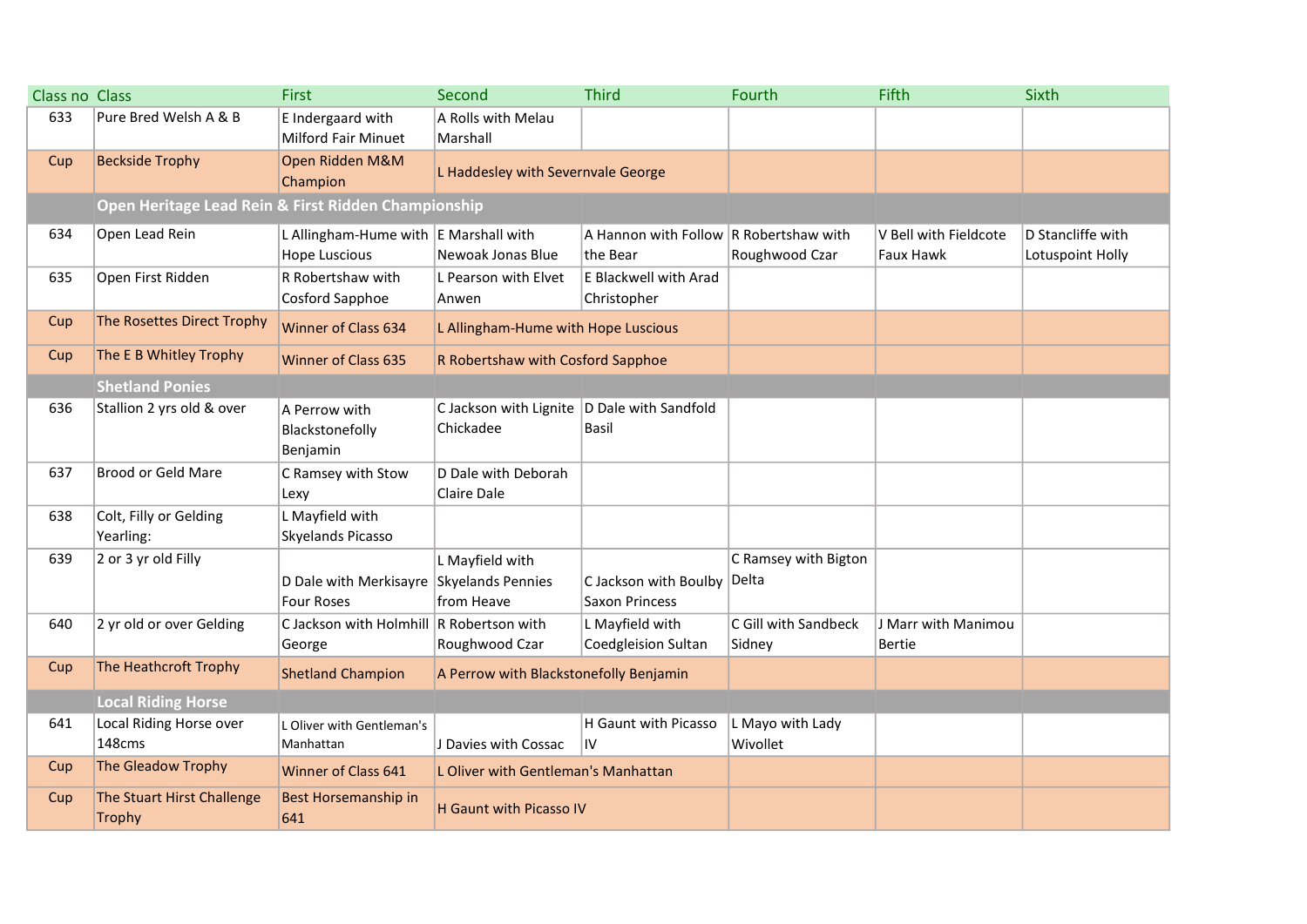| <b>Class no Class</b> |                                                                            | <b>First</b>                                          | Second                                                               | <b>Third</b>                             | Fourth                                                  | <b>Fifth</b>                       | Sixth                                      |
|-----------------------|----------------------------------------------------------------------------|-------------------------------------------------------|----------------------------------------------------------------------|------------------------------------------|---------------------------------------------------------|------------------------------------|--------------------------------------------|
|                       | <b>Side Saddle</b>                                                         |                                                       |                                                                      |                                          |                                                         |                                    |                                            |
| 642                   | Equitation                                                                 | L Lane with Brooklyn                                  | J Robinson with Will I                                               | A Naylor with Shirley's                  |                                                         |                                    |                                            |
|                       |                                                                            | Man                                                   | Am                                                                   | Downtown                                 |                                                         |                                    |                                            |
| 643                   | Concours D'Elegance                                                        | J Robinson with Will I                                | A Naylor with Shirley's E Greenwood with                             |                                          | L Lane with Brooklyn                                    |                                    |                                            |
|                       |                                                                            | Am                                                    | Downtown                                                             | Guiness                                  | Man                                                     |                                    |                                            |
| Cup                   | <b>Birkham Balou Memorial</b><br><b>Challenge Salver</b>                   | <b>Winner of Class 642</b>                            | L Lane with Brooklyn Man                                             |                                          |                                                         |                                    |                                            |
| Cup                   | The Gremlin Challenge<br>Salver                                            | <b>Highest Placed Top-</b><br><b>Hatted Rider</b>     | J Robinson with Will I Am                                            |                                          |                                                         |                                    |                                            |
|                       | <b>Coloured Horse or Pony</b>                                              |                                                       |                                                                      |                                          |                                                         |                                    |                                            |
| 644                   | Native In Hand                                                             | A Perrow with<br>Blackstonefolly<br>Benjamin          | L Hancock with The<br><b>Duchess</b>                                 | S Throup with<br><b>Blackhall Albert</b> | N Majid with Paintball J Wellens with Silver<br>Playboy | Saviour                            | C Hudson with<br>Henry's Travelling<br>Man |
| 645                   | Non-Native In Hand                                                         | J Bowles with FSH<br>Panda                            | J Coupland with<br>Longacres Weronika                                | L Thornton with<br>Longacres Top Secret  | T Richardson with<br>Pentrepiod Dancer                  |                                    |                                            |
| 646                   | <b>Ridden Native</b>                                                       | C Hudson with Henry's<br><b>Travelling Man</b>        | E Crossley with Marley's J Jennings with Sky<br><b>First Edition</b> |                                          | <b>B</b> Seymour with<br>Dollee Daydream                | D Perkins with One In<br>A Million | N Thompson with PA<br><b>Blues Boy</b>     |
| 647                   | Ridden Non-Native                                                          | H Gaunt with Picasso IV T Richardson with             | Pentrepiod Dancer                                                    | J Bowles with FSH<br>Panda               | H Francis with Patch<br>Me Up                           |                                    |                                            |
| Cup                   | The Old Glen House Trophy                                                  | <b>Champion Coloured in</b><br><b>Classes 644-647</b> | <b>H</b> Gaunt with Picasso IV                                       |                                          |                                                         |                                    |                                            |
|                       | <b>Irish Draught</b>                                                       |                                                       |                                                                      |                                          |                                                         |                                    |                                            |
| 648                   | Ridden Irish Draught                                                       | J Firth with Hollyrock<br>Mariea                      | E Horrocks with<br>Newshams What A<br>Corker                         | M Ryan with Trebards<br>Terpsichore      |                                                         |                                    |                                            |
| 649                   | Ridden Irish Draught Sport<br>Horse                                        | C White with Chez<br>D'Amour                          |                                                                      |                                          |                                                         |                                    |                                            |
| 650                   | Irish Draught & Irish<br>Draught Sport Horse<br><b>Yearling Youngstock</b> | K Newton with<br>Pembroke High Society                |                                                                      |                                          |                                                         |                                    |                                            |